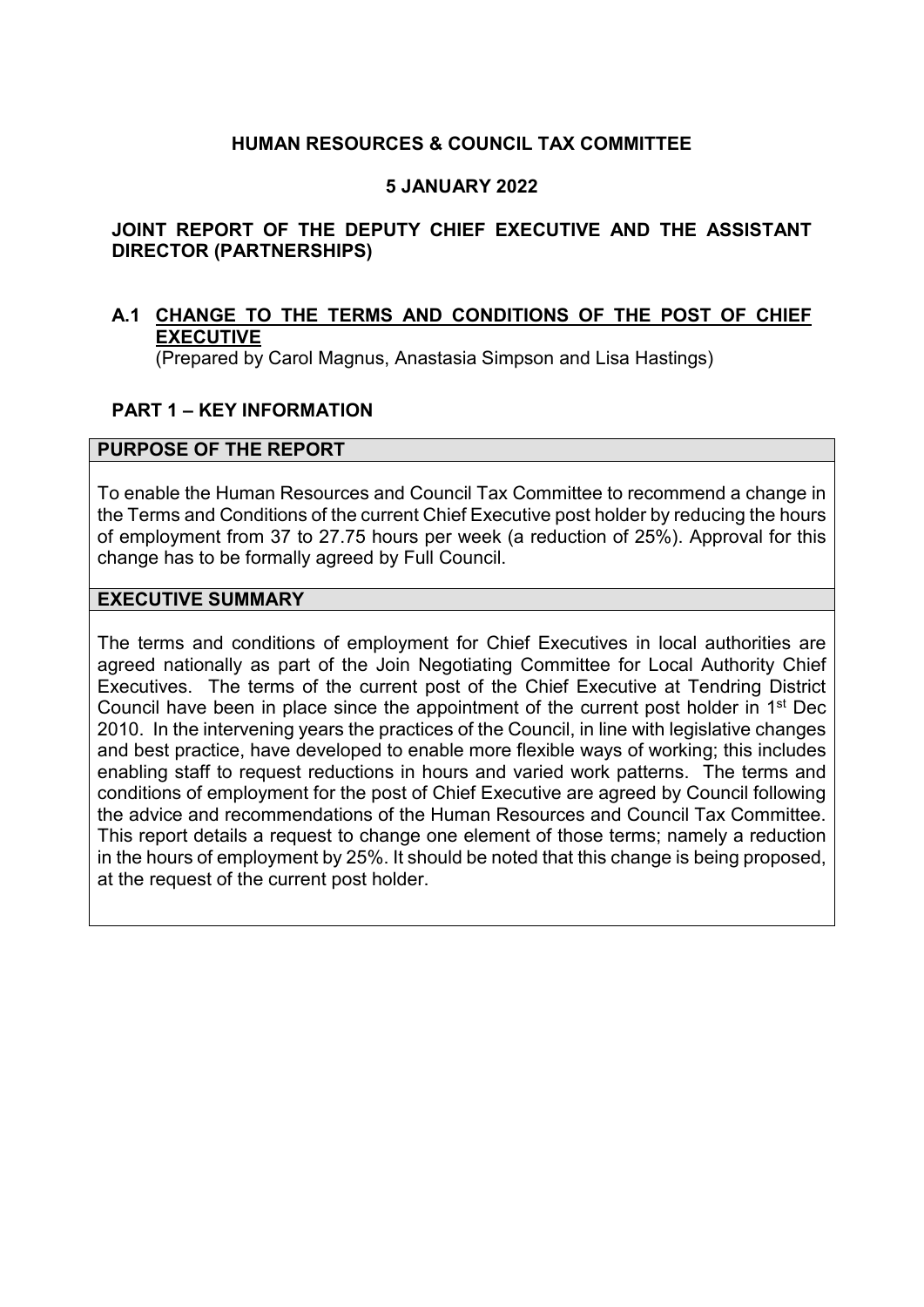#### **RECOMMENDATION(S)**

**It is recommended that the Human Resources and Council Tax Committee:-** 

- **(a) notes the request of the current Chief Executive to reduce hours of employment from 37 to 27.75;**
- **(b) supports the request, acknowledging the reduction of the Chief Executive's availability and that additional cover will not be provided for the reduction in working hours; and**
- **(c) RECOMMENDS TO FULL COUNCIL that:** 
	- **(i) the terms and conditions of the employment of the current Chief Executive shall be amended to 27.75 hours per week with effect from 31st March 2022;**
	- **(ii) this change be reviewed after an initial period of six months operation and then at twelve month intervals following that; and**
	- **(iii) the post will remain at 37 hours on the Council's establishment.**

# **PART 2 – IMPLICATIONS OF THE DECISION**

#### **DELIVERING PRIORITIES**

In line with legislative changes and best practice the Council has developed to enable more flexible ways of working; this includes enabling staff to request reductions in hours and varied work patterns. This request has been submitted in accordance with Council HR policies.

## **FINANCE, OTHER RESOURCES AND RISK**

The proposed reduction in hours will result in a salary saving of £43,899.70 pa for the Council.

## **LEGAL & CONSTITUTIONAL POWERS**

No significant legal implications have been identified. Any changes to working hours will be implemented in accordance with best practice and current employment law and the request has been made in accordance with the Council's HR Policies.

The terms and conditions of employment for the Chief Executive are approved by full Council upon the recommendations of the Human Resources and Council Tax Committee (Part 3.10).

The Report is to be considered in Part A and therefore, contains no personal information.

## **OTHER IMPLICATIONS**

This change does reduce the availability and workload of the Chief Executive by 9.25 hours per week. Although the Chief Executive plans to work the reduced hours ensuring availability every day of the week (Monday – Friday).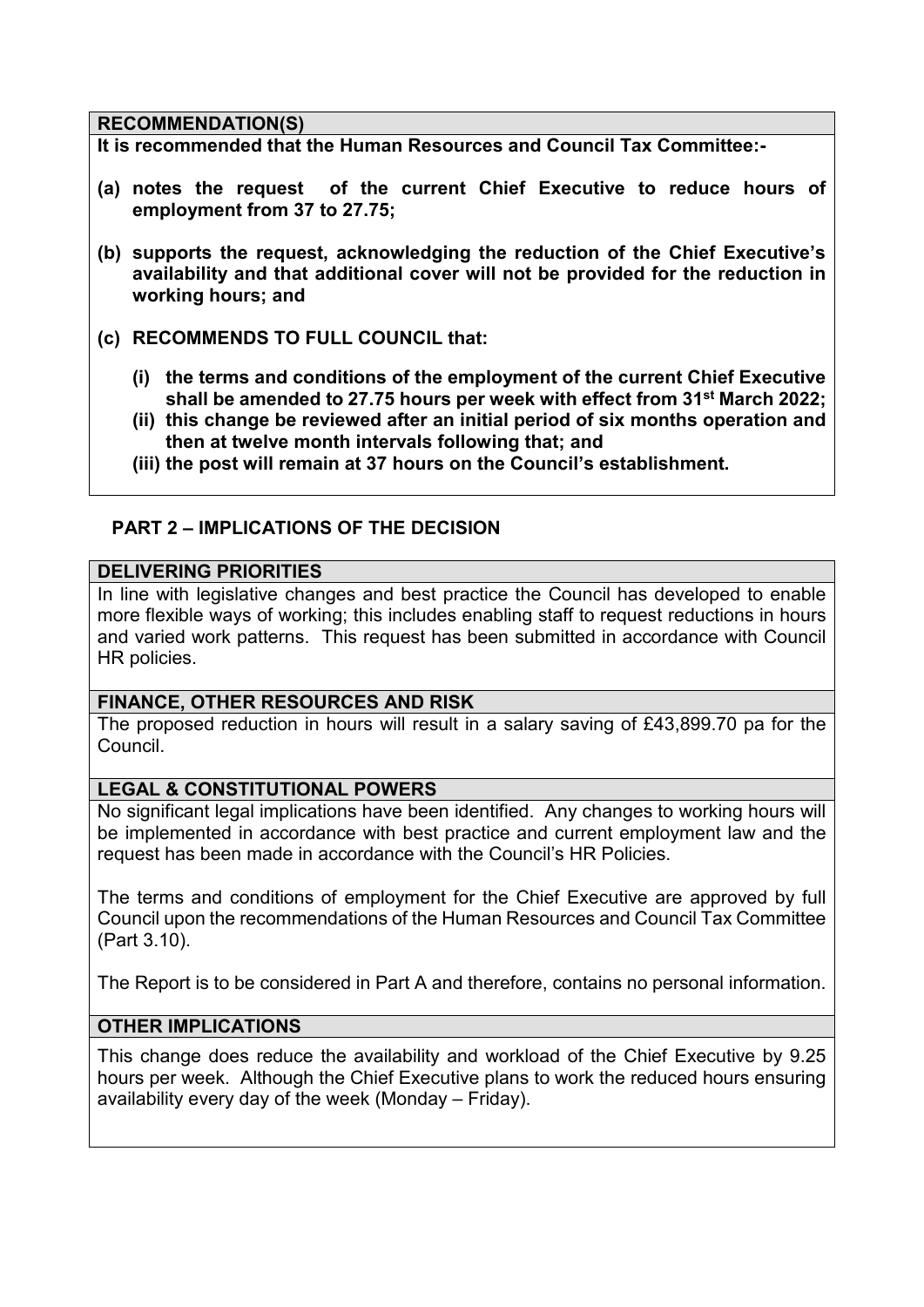# **PART 3 – SUPPORTING INFORMATION**

## **Reduction in hours**

As previously stated, the terms and conditions of employment for the post of Chief Executive has been in place since 2010. The proposed reduction in hours falls within the organisation's practice and procedures for its employees. The special nature of the post of Chief Executive means that the terms and conditions are set by the Joint National Committee for Local Authority Chief Executives and locally agreed by Council, following the advice and recommendations of the Human Resources and Council Tax Committee.

The proposed reduction in hours is being made at the request of the Chief Executive under the flexible working policy; it also meets the requirements of the flexible retirement policy, if the Chief Executive chooses to exercise rights in accordance with this policy. This is however a personal choice, which falls outside of the remit of this report.

It is not intended that this request will require cover by the Council's senior management team or other resources, and by accepting the proposed change in hours, the Council will be agreeing to a Chief Executive on reduced hours. However, the post holder remains fully committed to Tendring District Council.

The reduction of hours will be spread across the full working week ensuring that the Chief Executive continues to be available to the organisation from Monday to Friday. Details of specific practical and operational arrangements will be agreed with the Leader prior to implementation.

Committee is asked to note that the Leader of the Council, Councillor Neil Stock OBE, has been consulted regarding this proposed change and advises that he fully supports the proposal. The Leader has asked for the following to be included within this report:-

"*When Ian Davidson was appointed as Tendring's Chief Executive over a decade ago the Council was in a very sorry state; the Audit Commission had published a damning report that highlighted "issues of probity and perceptions of corruption" within the planning function; decision making was overly bureaucratic and intensely risk-averse, relations between members were overly antagonistic while dealings between members and officers were based on suspicion and mistrust. Fundamentally, the reputation of the Authority across the wider local government world was exceedingly poor.* 

*Ian changed all that. Through his positivity, can-do spirit and tireless determination and enthusiasm Tendring District Council is now widely regarded as one of the best-run and the most ambitious local authorities in the country. We have all played our part in that incredible progress; all the members and officers who have been involved with the Council over the past ten years have done their bit to make it the outstanding local authority that we know today, but it is Ian who has led from the front, who has always demanded the best and who has been the inspiration for all our successes.* 

*So, whilst an employer of the size and scale as Tendring District Council has a duty to consider any reasonable request that a member of staff may make to vary the terms and conditions of their employment, I am especially happy to support this request from our Chief Executive, as quite frankly I think it is the least we owe him. I would also like to*